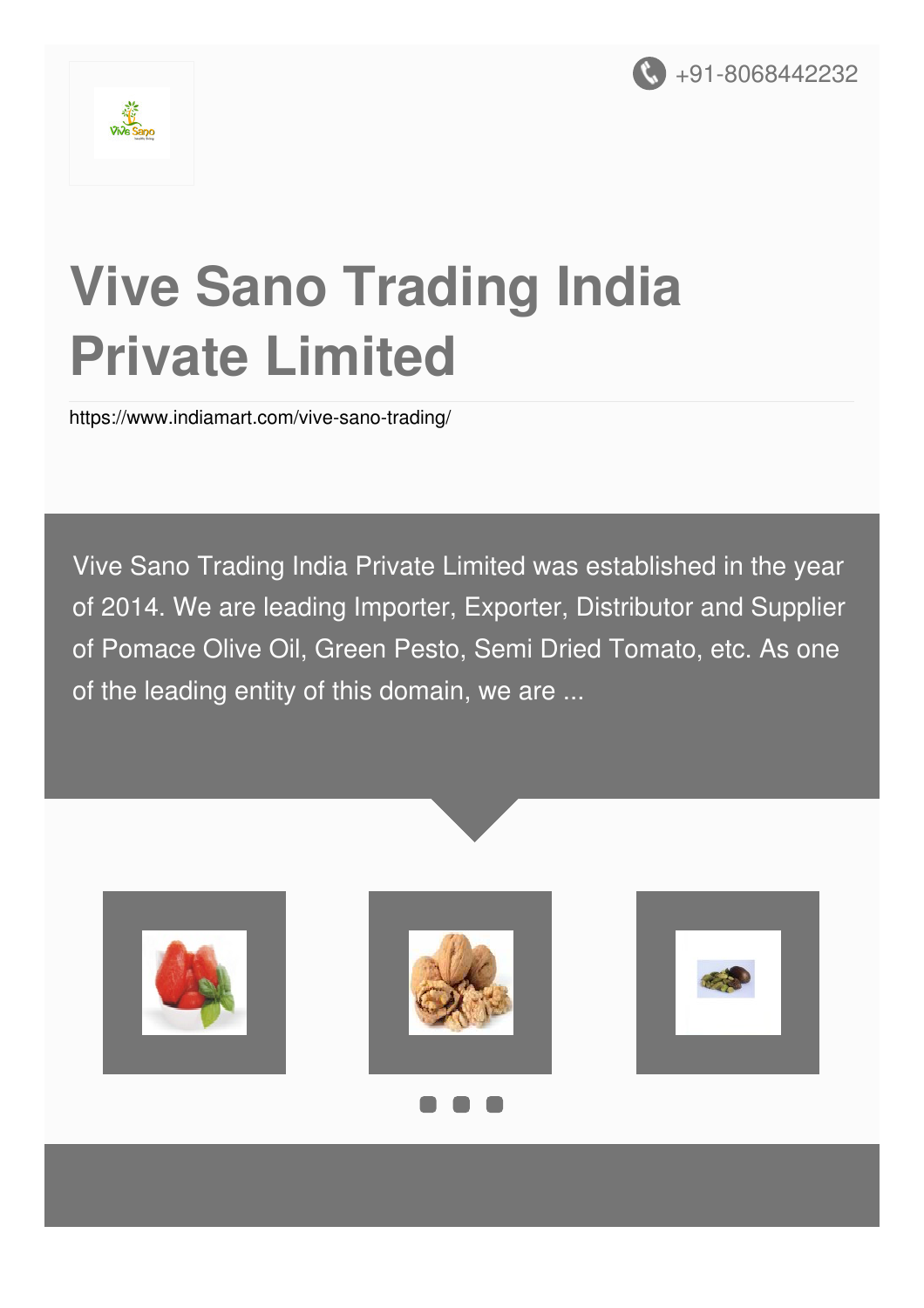### About Us

Vive Sano Trading India Private Limited was established in the year of 2014. We are leading Importer, Exporter, Distributor and Supplier of Pomace Olive Oil, Green Pesto, Semi Dried Tomato, etc. As one of the leading entity of this domain, we are engrossed in providing supreme quality products. The provided products is widely demanded for producing a variety of food, health care and cosmetic products in the industry. Further, we ensure our clients that the offered oil is checked on set quality parameters before forwarding the shipment to clients.

#### **For more information, please visit**

<https://www.indiamart.com/vive-sano-trading/aboutus.html>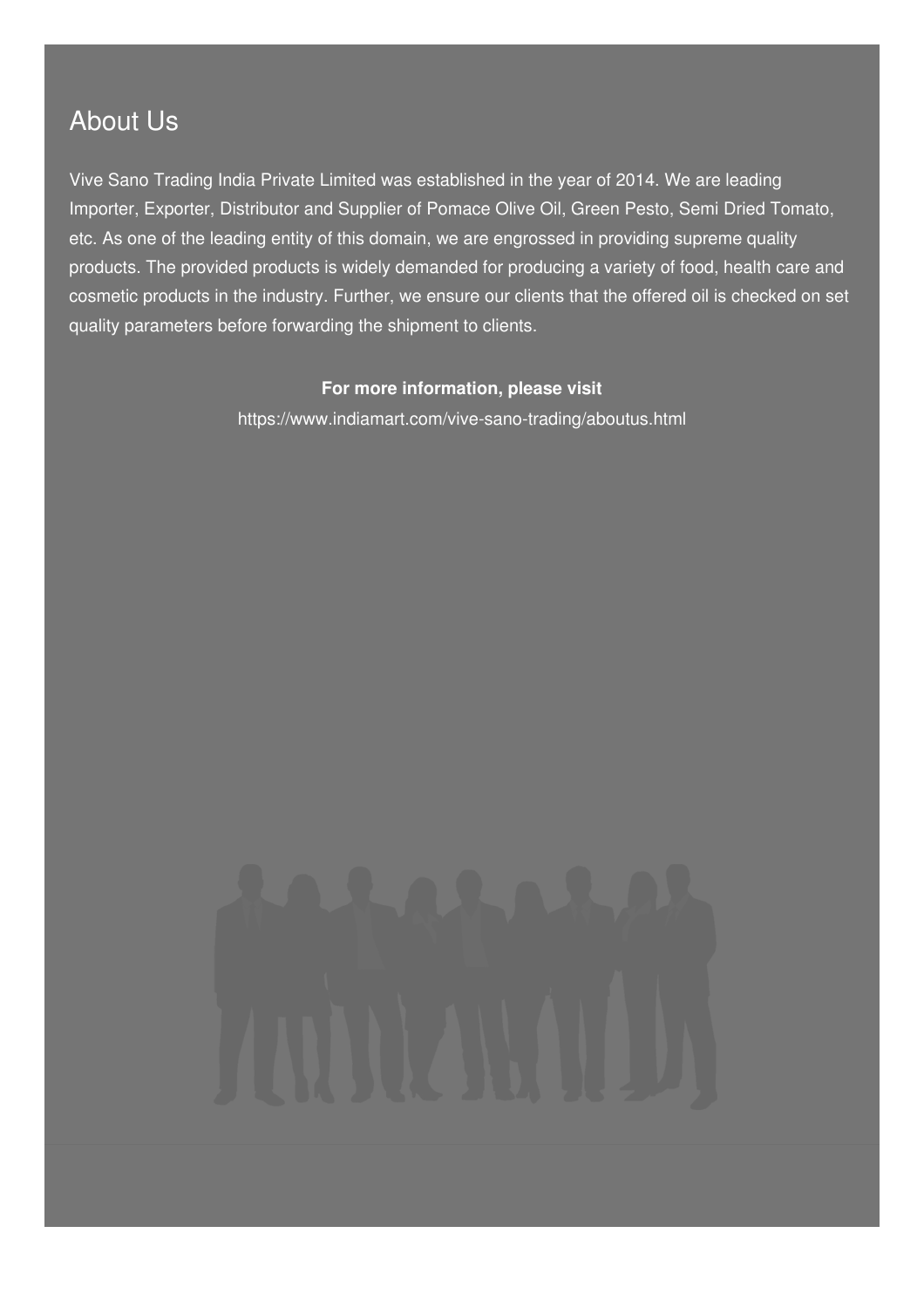#### **OTHER PRODUCTS**



Cardamom



**Black Pepper** 



**Bitter Gourd** 



**Bottle Gourd**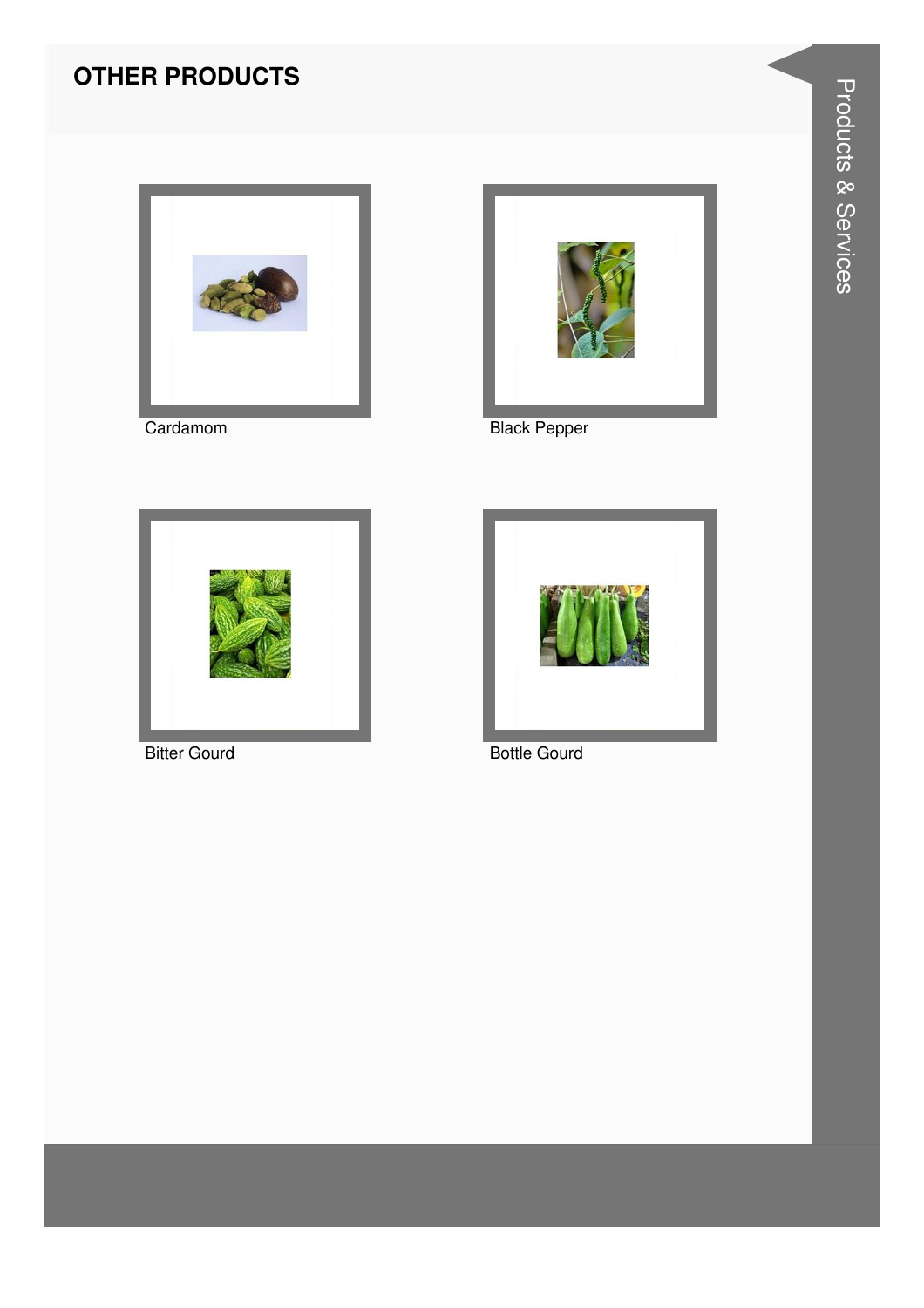#### **OTHER PRODUCTS:**



Peeled Tomato



Kashmiri Walnuts



**Coriander Seed**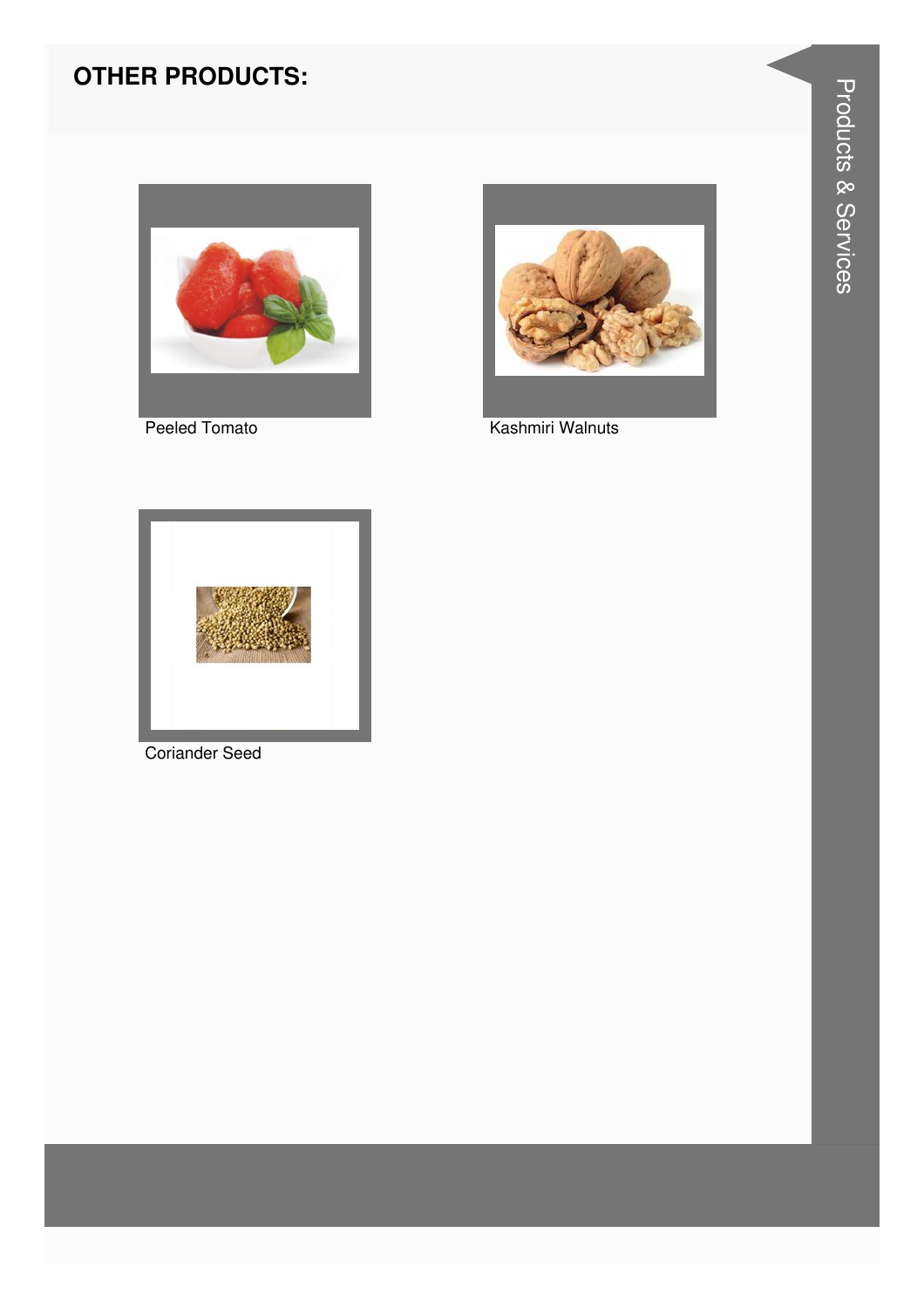## Factsheet

| Year of Establishment            | $\div$ 2014             |
|----------------------------------|-------------------------|
| <b>Nature of Business</b>        | : Exporter and Importer |
| <b>Total Number of Employees</b> | : Upto 10 People        |